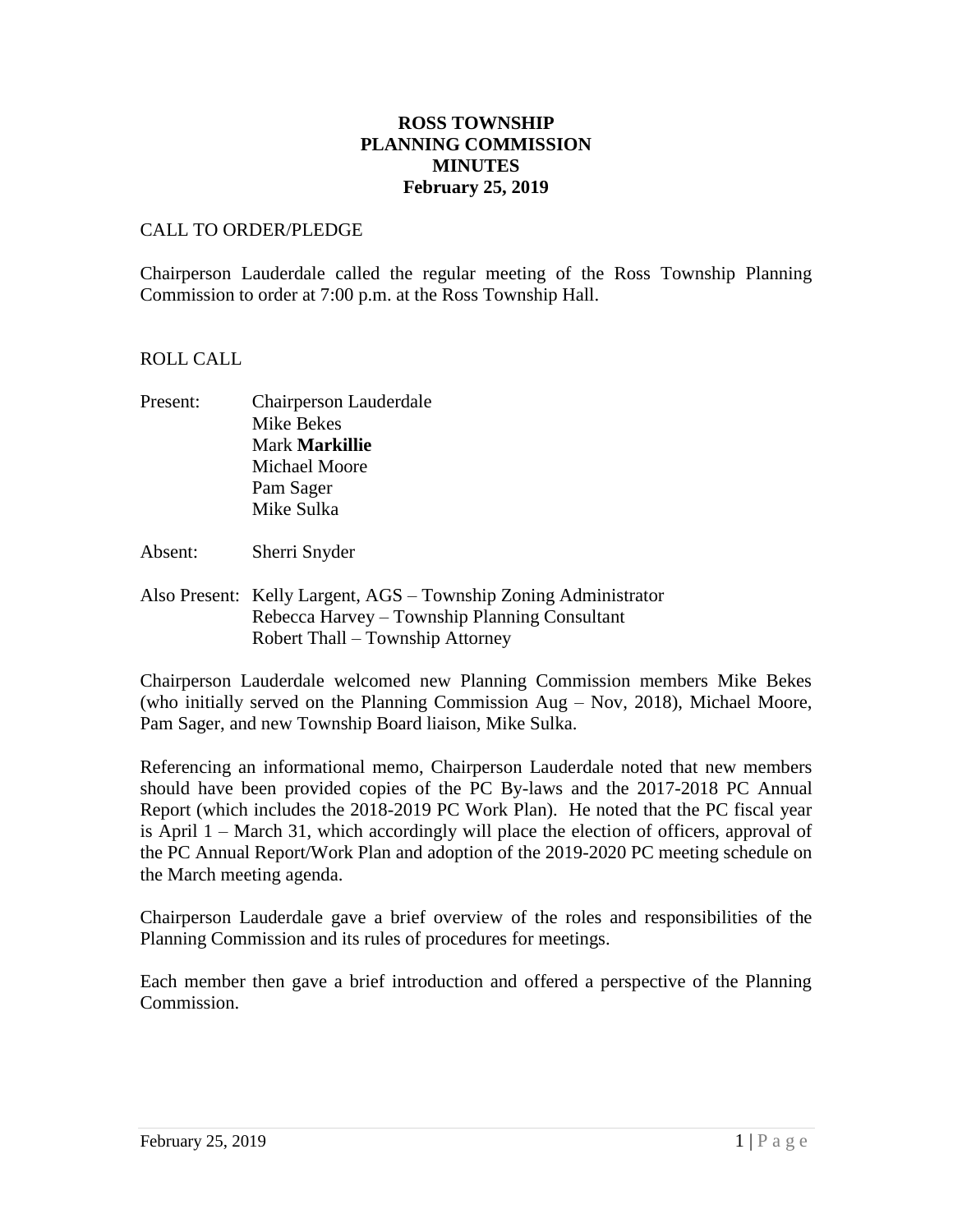#### APPROVAL OF AGENDA

Chairperson Lauderdale noted the deletion of Item  $5$ ) – ZO Text Change under New Business, explaining that the matter had already received administrative attention. The agenda was approved as modified.

#### APPROVAL OF PRIOR MEETING MINUTES

The Commission proceeded with consideration of the **November 26, 2018** regular Planning Commission meeting minutes. Chairperson Lauderdale moved to approve the minutes as presented. Bekes seconded the motion. The motion carried unanimously.

#### NEW BUSINESS

1. Public Hearing – SLU/SPR for Residential Accessory Building (Reisman)

The next matter to come before the Planning Commission was consideration of the request by Ronald Reisman for special land use permit/site plan review for the proposed construction of a 172 sq ft addition to a residential accessory building that will result in an accessory building that fails to meet the rear yard lot coverage requirement. The subject property is located at 409 Gull Lake Island and is within the R-1 District.

Chairperson Lauderdale noted that the matter was postponed from the November, 2018 Planning Commission by request of the applicant.

Chairperson Lauderdale opened the public hearing.

Largent provided an overview of the request, noting the following:

- The applicant is proposing the addition of a 172 sq ft addition to an existing 712 sq ft accessory building for the purpose of adding restroom facilities.
- With the application of the maximum 10% rear yard lot coverage standard established by Article 15, a 713 sq ft accessory building is allowed on the subject site.
- The proposed building addition will result in a total building area of 884 sq ft and a 12.4% rear yard lot coverage.
- The proposed addition will result in an accessory building that will exceed the 10% rear yard lot coverage standard.
- Pursuant to Section 18.4 D., the proposed accessory building is subject to the special land use permit process.

Ronald Reisman was present on behalf of the application. He stated that he is a 26-year resident of the subject property and that his entire family uses the existing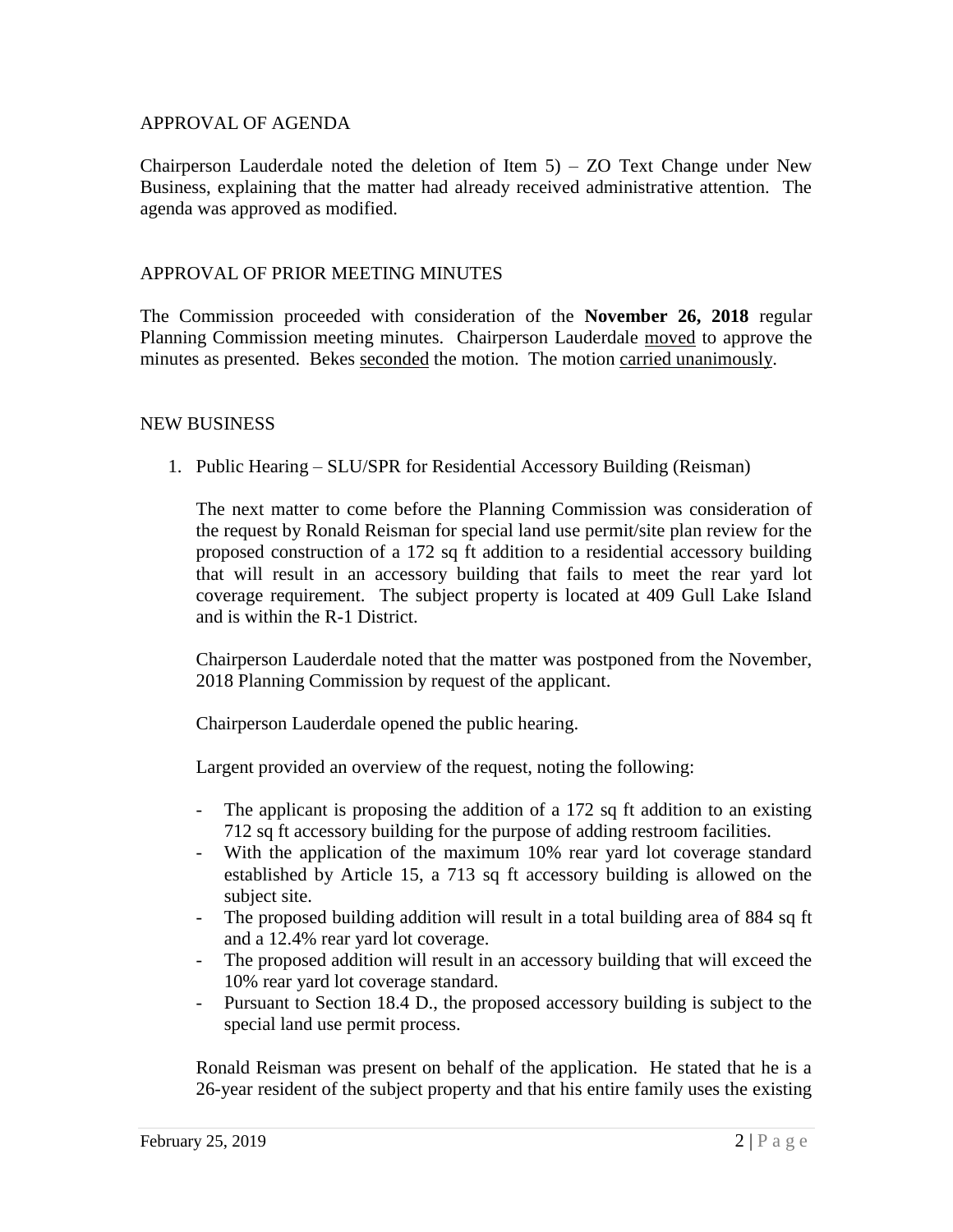accessory building as an art/pottery studio. He explained that the proposed restroom addition would be helpful in the current use of the building. Reisman noted that the proposed addition will be largely screened by surrounding woodlands and will not block the view of adjacent properties. He added that adjacent land use consists of two storage sheds.

In response to questions, Reisman confirmed that the art/pottery studio is used by family members only and is not a business operation. He further noted the proposed addition will meet all required setbacks.

Mark Rodgers, **a resident of the Township**, questioned the criteria that will be used to evaluate the applicant's request. Harvey explained that Section 18.4 allows the Planning Commission to consider residential accessory building proposals that deviate from the dimensional standards as 'special land uses'. This allows the application of the impact-based special land use criteria to the overall proposal instead of application of the variance criteria to the proposed lot coverage deviation.

Chairperson Lauderdale noted the receipt of four letters with three noting support of the proposal and one expressing concerns about the request.

No further public comment was offered on the matter and the public comment portion of the public hearing was closed.

The Commission proceeded with a review of the application pursuant to Section 18.4 D. – residential accessory buildings/structures. It was noted that the proposed building will meet applicable front/side/rear setback, height and locational requirements but will exceed the rear yard lot coverage standard. The following was also noted:

- the proposed accessory building addition is allowable as a special land use;
- the proposed accessory building addition is located in excess of 5 ft from all lot lines;
- the proposed accessory building addition is proposed for accessory residential use;
- a variance is not requested/required for the proposed accessory building addition; and,
- adequate application material has been presented to allow for site plan review pursuant to Article 21.

In consideration of the Special Land Use Criteria set forth in Section 19.3, the Commission concluded the following: the proposed accessory building addition is small and will not result in a total building size out of character with the area; the rear yard lot coverage deviation is minimal; the proposed use will continue to be residential; construction will not involve tree removal and will require minimal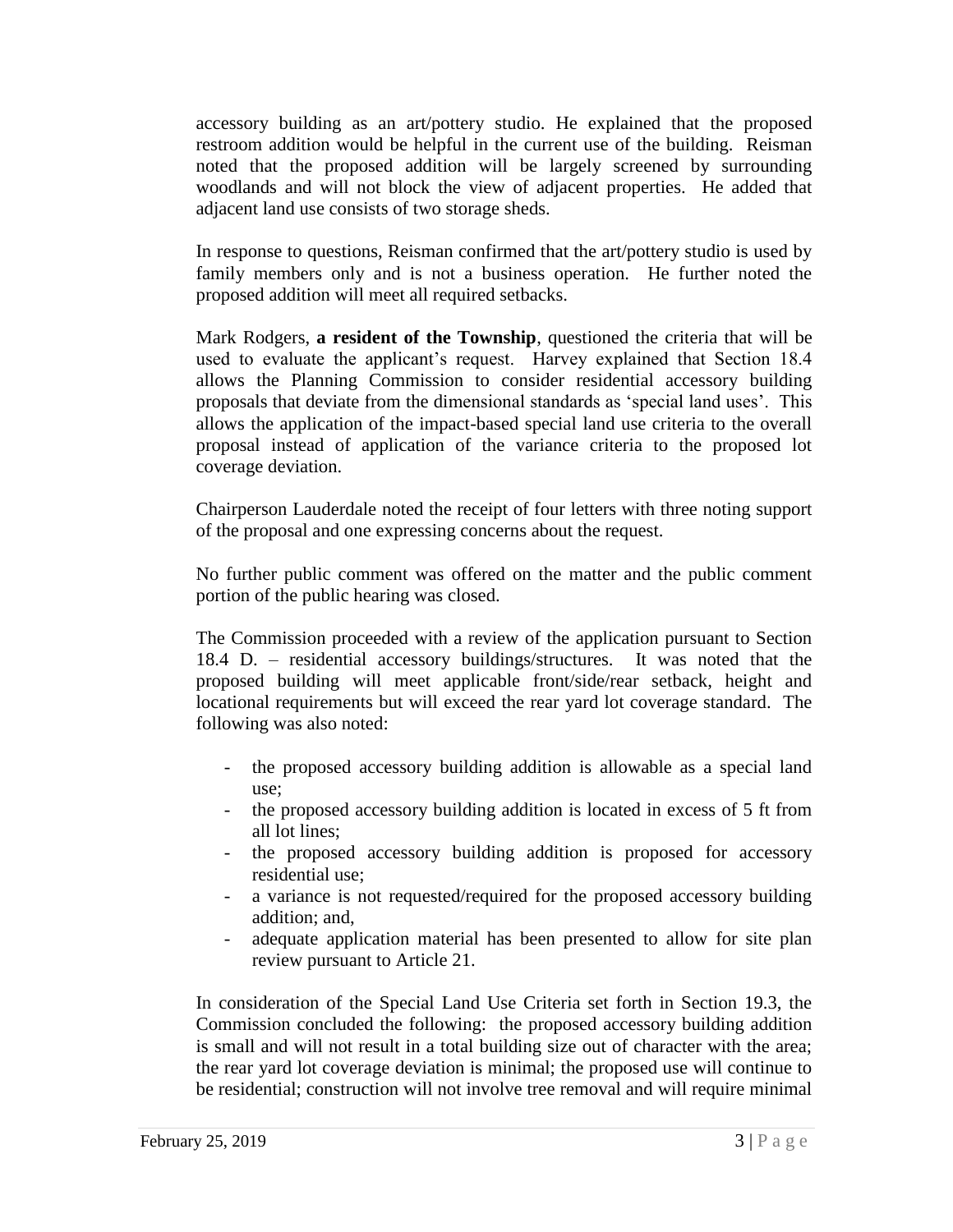site disturbance thereby having limited impact on the natural environment; the proposed addition will not adversely affect public services or facilities serving the area; adequate parking will continue to be provided on the site; the accessory building will remain in compliance with applicable setback requirements and meet the overall lot coverage requirement; the proposed addition will not be detrimental to adjacent properties or the public health, safety or general welfare of the general neighborhood given the proposed use, size and location of the accessory building; the finding of compatibility is supported by the statements received by neighboring property owners; and, the proposal meets the standards of Section 18.4D.

It was noted that the site plan presented was acceptable (per Section 21.4) and that the proposal meets the Site Plan Review Criteria set forth in Section 21.6 B.

It was reiterated that the above findings were based on the application documents presented and the representations made by the applicant at the meeting.

Sulka then moved to grant Special Land Use Permit/Site Plan Approval for the proposed addition to the existing accessory building on the subject site based upon the review findings of Section 18.4 D. – residential accessory buildings/structures, Section 19.3 – Special Land Use Criteria, and Section 21.6 – Site Plan Review Criteria, noting that the site plan presented is acceptable, with the information required by Section 21.4 C. and I. waived per Section 21.4 T. Moore seconded the motion. The motion carried unanimously.

2. Public Hearing – SLU/SPR for Residential Accessory Building (Eernisse/Gantz)

The next matter to come before the Planning Commission was consideration of the request by Steve Eernisse and Patricia Gantz for special land use permit/site plan review for the proposed construction of an 840 sq ft residential accessory building that fails to meet the locational requirements. The subject property is located at 6015 North 37<sup>th</sup> Street and is within the R-1 District.

Chairperson Lauderdale opened the public hearing.

Largent provided an overview of the request, noting the following:

- The applicant is proposing the construction of an 840 sq ft pole barn to be located forward of the principal building on the subject site.
- Pursuant to Section 18.4 C., an accessory building shall only be located in the rear and/or side yard.
- Pursuant to Section 18.4 D., the proposed accessory building is subject to the special land use permit process.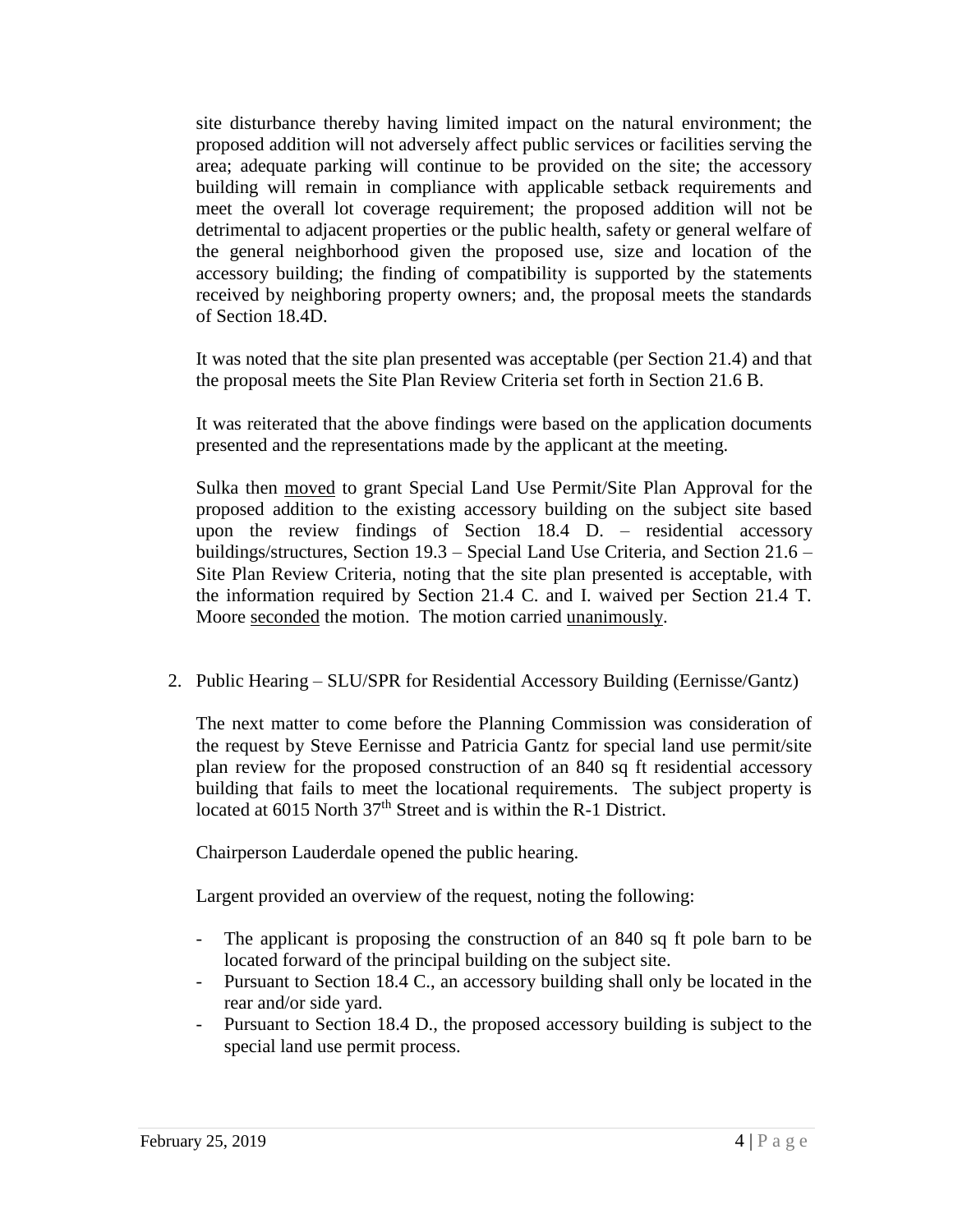Steve Eernisse was present on behalf of the application. He stated that he only recently built the house but has already discovered a need for additional storage space. Eernisse explained that placement of the proposed accessory building in the rear yard is limited by the location of the well and propane tank, the presence of eight mature trees, and grading/drainage challenges. He advised that the front yard is relatively flat and offers an ideal building site at least 140 ft back from the abutting roadway.

In response to questions, Eernisse confirmed that the accessory building is not proposed to be served by a driveway. He further noted that the exterior of the storage building will match the house and that the existing trees on the property and along the property line are proposed to be retained.

No further public comment was offered on the matter and the public comment portion of the public hearing was closed.

The Commission proceeded with a review of the application pursuant to Section 18.4 D. – residential accessory buildings/structures. It was noted that the proposed building will meet applicable front/side/rear setback, height and lot coverage requirements but fails to comply with the side/rear yard locational standard. The following was also noted:

- the proposed front yard accessory building is allowable as a special land use;
- the proposed accessory building is located in excess of 5 ft from all lot lines;
- the proposed accessory building is proposed for accessory residential use;
- a variance is not requested/required for the proposed accessory building; and,
- adequate application material has been presented to allow for site plan review pursuant to Article 21.

In consideration of the Special Land Use Criteria set forth in Section 19.3, the Commission concluded the following: the proposed accessory building is in compliance with applicable setback requirements; the accessory building is proposed to be located near the house with a 140 ft separation from the abutting roadway; several neighboring properties with attached garages also have accessory buildings situated in the front yard; the proposed use will be residential storage and a personal work area; construction will not involve tree removal and will require minimal site disturbance thereby having limited impact on the natural environment; the proposed addition will not adversely affect public services or facilities serving the area; adequate parking will continue to be provided on the site; the proposed front yard location will not create any negative sight lines from adjacent properties or be detrimental to the public health, safety or general welfare of the general neighborhood; the finding of compatibility is supported by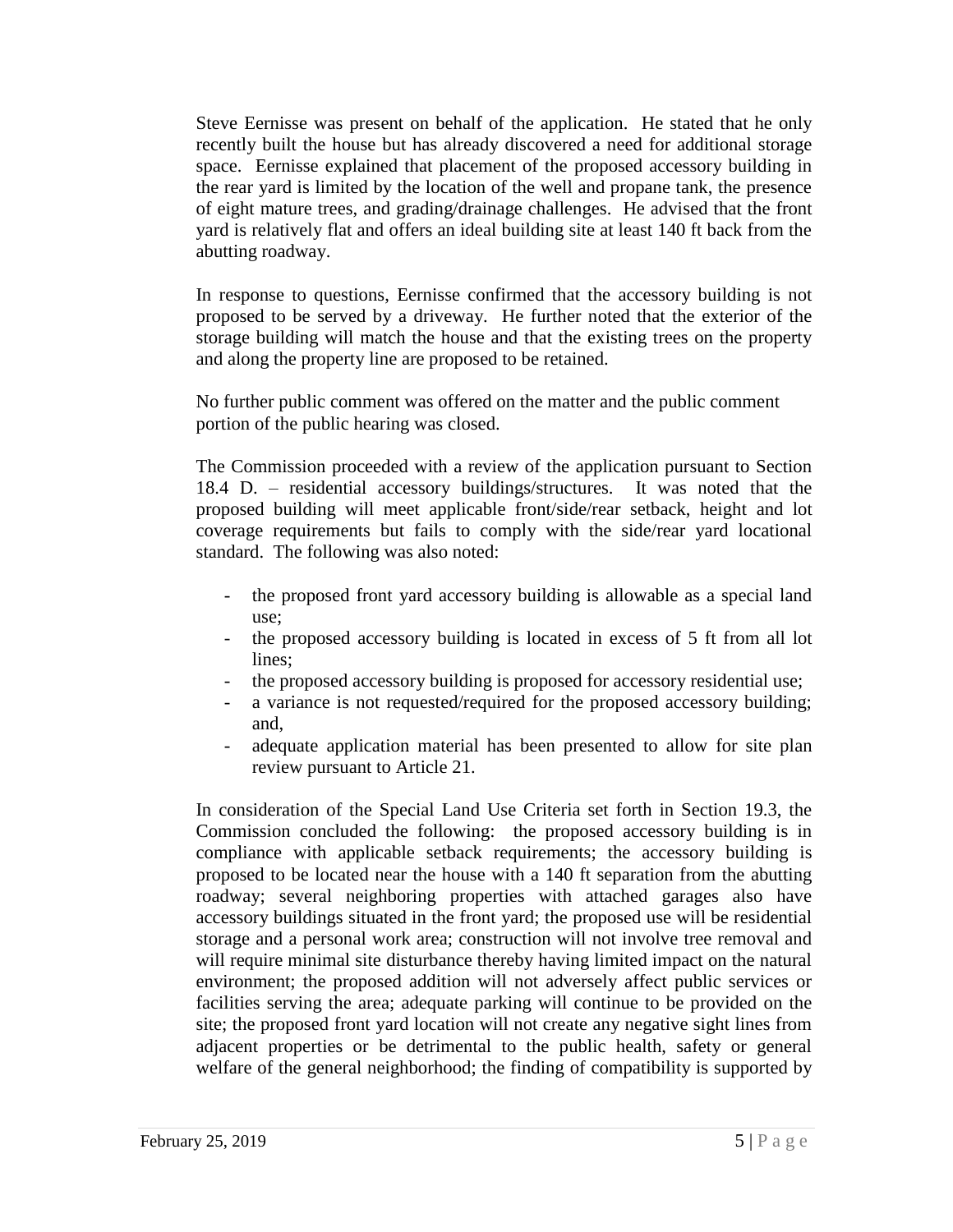the proposed continuity of building exteriors; and, the proposal meets the standards of Section 18.4D.

It was noted that the site plan presented was acceptable (per Section 21.4) and that the proposal meets the Site Plan Review Criteria set forth in Section 21.6 B.

It was reiterated that the above findings were based on the application documents presented and the representations made by the applicant at the meeting.

**Markillie** questioned how the Planning Commission should move forward on these accessory building 'deviations' through the special land use process without setting a pattern. Harvey explained that reviewing each proposal using the special land use criteria allows for findings of compatibility and lack of negative impact, which ensures that the intent of the accessory building standards is met. Such approvals essentially allow for land use patterns consistent with the standards. . and are not considered to be deviating from the standard.

Bekes then moved to grant Special Land Use Permit/Site Plan Approval for the proposed accessory building on the subject site based upon the review findings of Section 18.4 D. – residential accessory buildings/structures, Section 19.3 – Special Land Use Criteria, and Section 21.6 – Site Plan Review Criteria, noting that the site plan presented is acceptable, with the information required by Section 21.4 B., C., I., N. and O. waived per Section 21.4 T. Sulka seconded the motion. The motion carried unanimously.

3. Public Hearing – SLU/SPR for Residential Accessory Building (Becker)

The next matter to come before the Planning Commission was consideration of the request by Mark and Patience Becker for special land use permit/site plan review for the proposed construction of a 964 sq ft detached garage that fails to meet the rear yard lot coverage requirement. The subject property is located at 12235 South Sherman Lake Drive and is within the R-1 District.

Chairperson Lauderdale opened the public hearing.

Largent provided an overview of the request, noting the following:

- The subject site is currently occupied by an existing house.
- The applicant proposes the demolition of the existing house and the construction of a new house and detached garage.
- The proposed detached garage will have a footprint of 1096 sq ft, including the overhangs, and will result in a 13.2% rear yard lot coverage.
- The proposed accessory building will exceed the 10% rear yard lot coverage standard.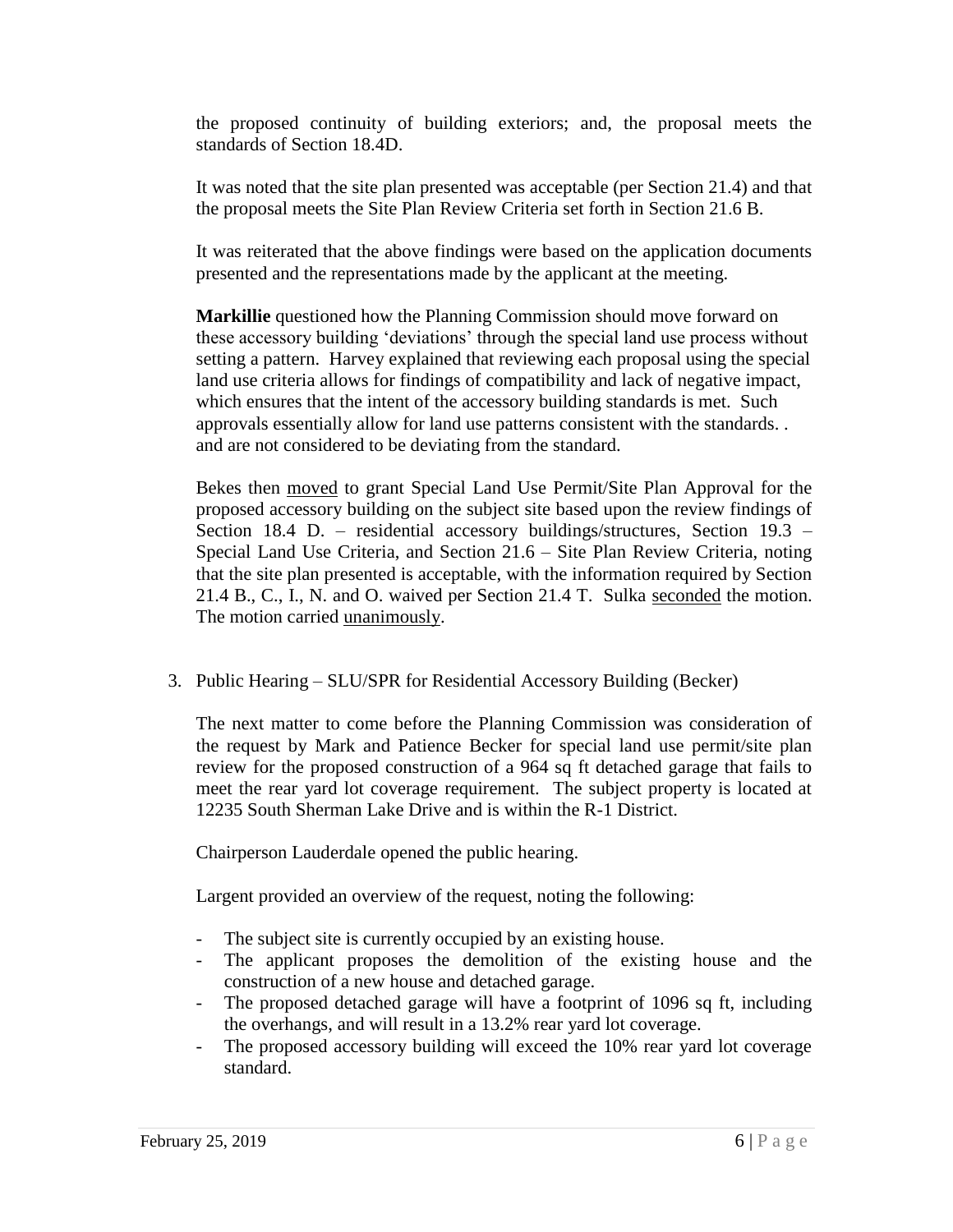- Pursuant to Section 18.4 D., the proposed accessory building is subject to the special land use permit process.

David Mills, project contractor, was present on behalf of the application. He stated that the subject site is small and with the new house proposed to be setback 60 ft from the lake, the rear yard area is limited. He noted that the proposed 2.5 car detached garage is for residential use and is desired for enclosed storage.

Mark Rodgers, a neighboring property owner, expressed his support for the proposal. He noted that the proposed garage will not block the view and offers a building design with positive aesthetics that is very consistent with the surrounding neighborhood. Rodgers emphasized that the limited rear yard area is a positive tradeoff for moving the house back on the site to preserve the lake/water frontage. He further noted that moving the house back reduces the slope from the garage to the lake and minimizes the amount of grading required.

In response to questions, Attorney Thall advised that the Planning Commission can condition approval of the request upon use of the garage as residential in the absence of confirmation by the applicant.

No further public comment was offered on the matter and the public comment portion of the public hearing was closed.

The Commission proceeded with a review of the application pursuant to Section 18.4 D. – residential accessory buildings/structures. It was noted that the proposed building will meet applicable front/side/rear setback, height and locational requirements but will exceed the rear yard lot coverage standard. The following was also noted:

- the proposed accessory building (garage) is allowable as a special land use;
- the proposed accessory building (garage) is located in excess of 5 ft from all lot lines;
- the proposed accessory building (garage) is proposed for accessory residential use;
- a variance is not requested/required for the proposed accessory building addition; and,
- adequate application material has been presented to allow for site plan review pursuant to Article 21.

In consideration of the Special Land Use Criteria set forth in Section 19.3, the Commission concluded the following: the proposed size of the garage will not be out of character with the area; the rear yard lot coverage deviation is minimal; the proposed use will be residential; construction will not involve tree removal and will require minimal site disturbance thereby having limited impact on the natural environment; the proposed garage will not adversely affect public services or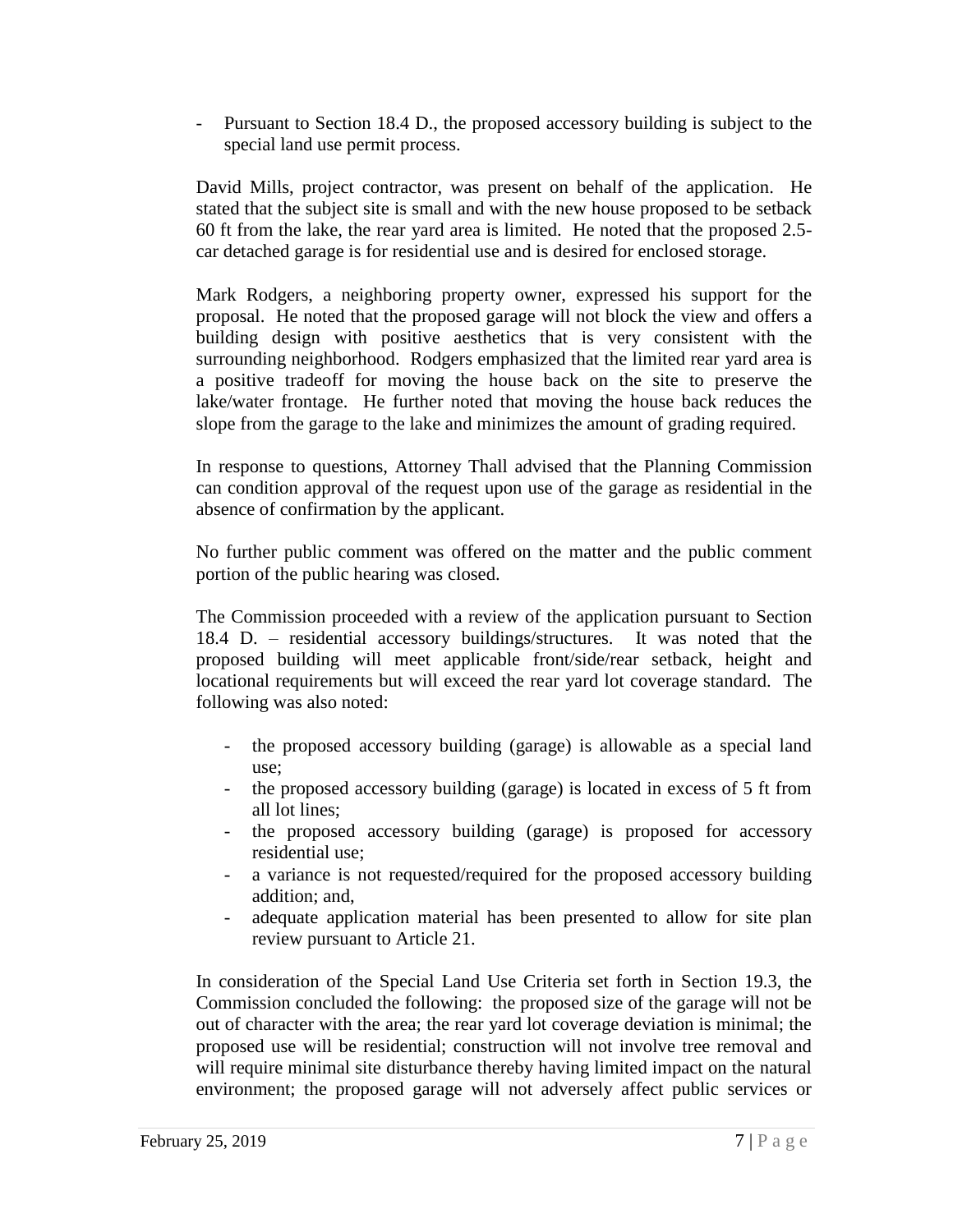facilities serving the area; adequate parking will continue to be provided on the site; the accessory building will comply with applicable setback requirements and meet the overall lot coverage requirement; the proposed garage will not be detrimental to adjacent properties or the public health, safety or general welfare of the general neighborhood; the finding of compatibility is supported by the statements received by a neighboring property owner; and, the proposal meets the standards of Section 18.4D.

It was noted that the site plan presented was acceptable (per Section 21.4) and that the proposal meets the Site Plan Review Criteria set forth in Section 21.6 B.

It was reiterated that the above findings were based on the application documents presented and the representations made by the applicant at the meeting.

Chairperson Lauderdale then moved to grant Special Land Use Permit/Site Plan Approval for the proposed detached garage on the subject site based upon the review findings of Section 18.4 D. – residential accessory buildings/structures, Section 19.3 – Special Land Use Criteria, and Section 21.6 – Site Plan Review Criteria, noting that the site plan presented is acceptable, with the information required by Section 21.4 B., C., I. and N. waived per Section 21.4 T., conditioned upon use of the accessory building as residential. Bekes seconded the motion. The motion carried unanimously.

4. 2019-2020 Planning Commission Budget Request

Chairperson Lauderdale referenced the Department Budget Request used for FY 2018-2019 and the Revenue and Expenditure Report for Ross Township (Balance as of 12.31.18) provided. The Commission conducted a line item review and noted the following:

- The budget does not reflect the review/update of the Master Plan but a \$4800 expenditure for the update of the Plan, per the approved Plan update proposal, has been approved by the Township Board, and is reflected elsewhere in the budget.
- The expenditure for Professional Services exceeded the 2018 budgeted amount due to the medical marihuana-related work done by staff in 2018. A similar overage is not anticipated in 2019.
- The amounts for each line item in the 2018 budget remain acceptable for 2019, noting that the review/update of the Master Plan has been addressed separately.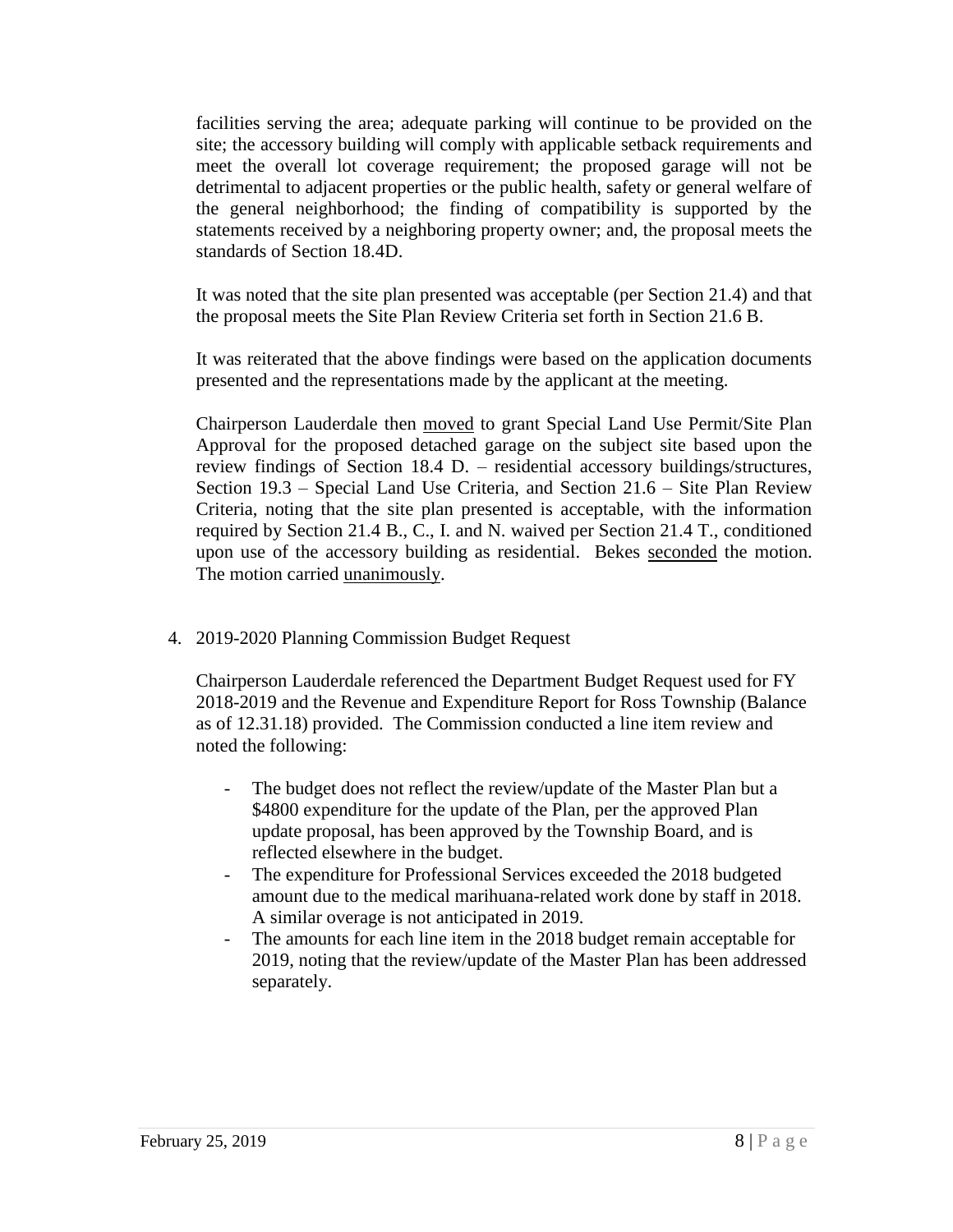### UNFINISHED BUSINESS

1. Article 15 – Maximum Lot Coverage Requirement (% of Rear Yard) – applicable to Accessory Buildings

Due to the lateness of the hour, it was agreed that final review of the draft text and related diagram would be postponed to the March Planning Commission meeting.

2. Discussion – RT/RC Resort/Recreation District

Due to the lateness of the hour, it was agreed that continued review of the draft RT/RC District and related rendering would be postponed to the March Planning Commission meeting.

3. Master Plan Update

Due to the lateness of the hour, a progress report on the update of the Master Plan was not offered.

4. Watershed Protection Strategies

The matter continues remains 'on hold'.

5. Sign Ordinance

The draft sign ordinance remains 'on hold'.

#### REPORT FROM TOWNSHIP BOARD

Sulka gave a brief update on the matters under consideration by the Township Board. **A report from the Township Board was not offered.**

## REPORT FROM ZONING BOARD OF APPEALS

Chairperson Lauderdale noted that the Zoning Board of Appeals did not meet in December, 2018, January, 2019 or February 2019.